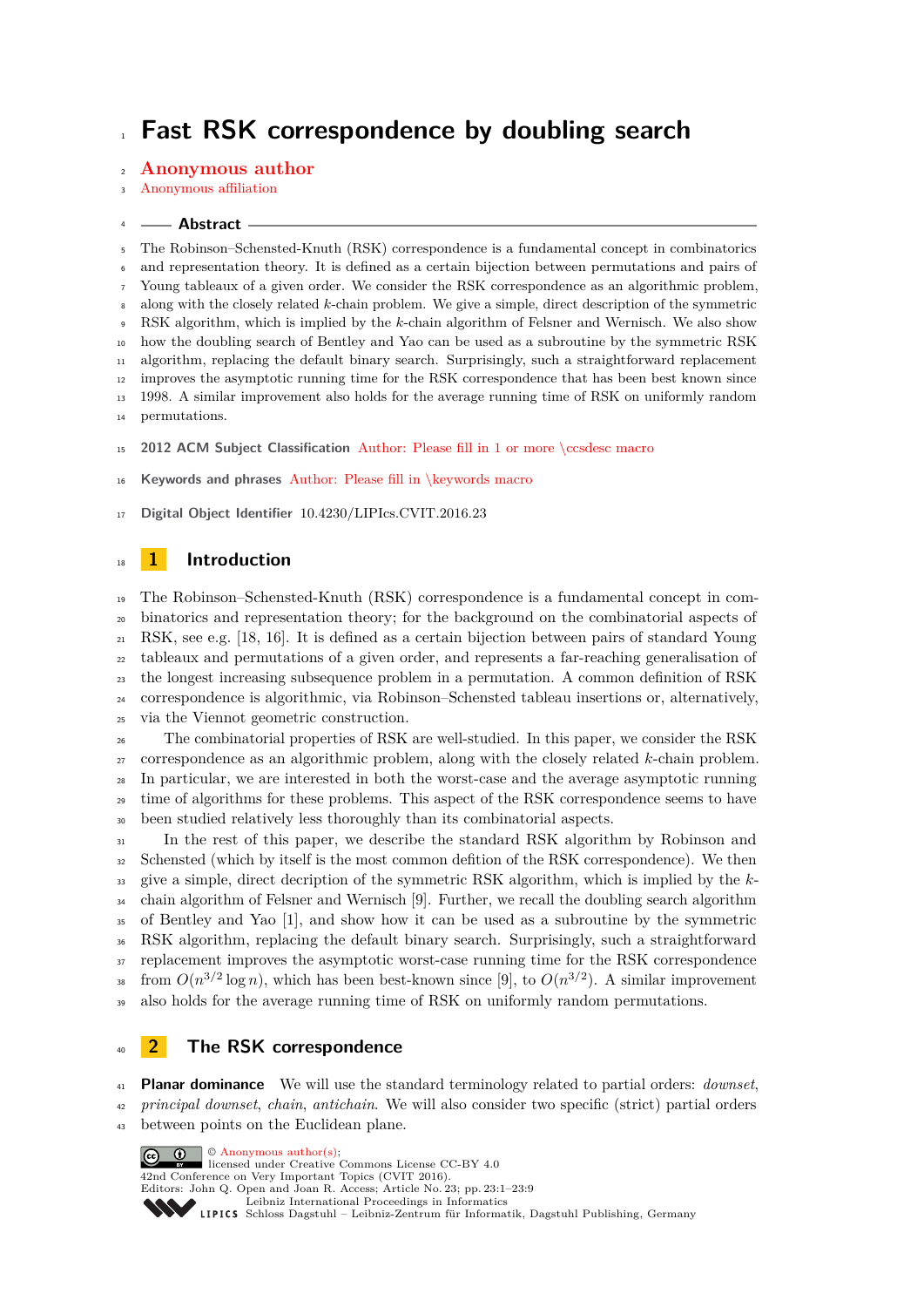## **23:2 Fast RSK correspondence by doubling search**

**Definition 1.** *Point*  $(x, y)$  *is* dominated *(respecively, anti-dominated) by point*  $(x', y')$ *, if*  $x \leq x'$  and  $y \leq y'$  (respectively,  $y \geq y'$ ). Whenever  $x \neq x'$ ,  $y \neq y'$ , we denote dominance by 46  $(x, y) \ll (x', y')$ , and anti-dominance by  $(x, y) \leq (x', y')$ 

<sup>47</sup> When considering a point set *P* as a partial order, we will assume the dominance order, unless <sup>48</sup> indicated otherwise. We will also always assume that all *x*-coordinates in *P* are distinct, and <sup>49</sup> so are all the *y*-coordinates.

50 **Young tableaux** Let  $\mathbb{N}_+$  denote the set of all positive integers. Given  $n \in \mathbb{N}_+$ , let  $\mathbb{N}_n =$ 51  $\{1, \ldots, n\} \subset \mathbb{N}_+$ .

**Definition 2.** *A* Young diagram *of order n is a subset of*  $\mathbb{N}_+^2$  *of cardinality n, that is a*  $\alpha$ <sub>53</sub> *downset in the dominance partial order. A* Young tableau<sup>[1](#page-1-0)</sup> *of order n is an order-preserving* <sup>54</sup> *bijection from a Young diagram of order n (called the tableau's* shape*) to a subset of* R *of* <sup>55</sup> *cardinality n.*

 We use the so-called French notation for visual representation of Young diagrams and tableaux. The elements of a diagram are represented by cells of an integer grid, arranged in left-aligned rows and bottom-aligned columns. Column indices increase from left to right, and row indices from below upwards. The value of each cell of a tableau is written within that cell; these values increase from left to right in rows, and from below upwards in columns.

 $61 \rightarrow$  **Example 3.** Figure [1](#page-5-0) (middle, right) gives several examples of Young tableaux.

 **Canonical antichain partitioning** The theory of Young tableaux is intimately connected with the combinatorics of permutations. We take a symmetric view of this connection, <sup>64</sup> due to Viennot [\[20,](#page-8-3) [21\]](#page-8-4). A permutation  $\pi : \mathbb{N}_n \to \mathbb{N}_n$  is identified with the point set  $P_{\pi} = \{(x, \pi(x)) \mid x \in \mathbb{N}_n\}.$ 

 I **Definition 4.** *The* height *of an element in a finite partial order is the maximum cardinality of a chain in the principal downset generated by that element. A* canonical antichain *is formed by all the elements of a given height. The partitioning of a partial order P into disjoint canonical antichains is called the* canonical antichain partition (CAP)*, denoted cap*(*P*)*.*

<sup>70</sup> Canonical antichains are also sometimes called *layers of minima* (*maxima*) [\[4,](#page-7-1) [3\]](#page-7-2), *Pareto* <sup>71</sup> *fronts* [\[5\]](#page-7-3), or *terraces* [\[13\]](#page-8-5). The canonical antichain partition is also sometimes called the <sup>72</sup> partial order's *greedy cover* [\[11\]](#page-8-6), *patience sorting* [\[2\]](#page-7-4), or *non-dominated sorting* [\[5\]](#page-7-3).

**Example 5.** Figure [1](#page-5-0) (top-left) shows a point set P of cardinality 10, and the partitioning  $a_1$  *cap*(*P*) into five antichains.

<sup>75</sup> We recall the following classical theorem, relied upon by [\[9\]](#page-8-2).

 $76 \rightarrow$  **Theorem 6** (see e.g. [\[9\]](#page-8-2)). Partitioning  $cap(P)$  has the minimum possible number of <sup>77</sup> *antichains among all antichain partitionings of P. This number is also equal to the maximum* <sup>78</sup> *cardinality of a chain in P.*

<sup>79</sup> **Proof.** See e.g. [\[11\]](#page-8-6); the connection between antichain partitions and chains is via Dilworth's  $\bullet$  theorem.

<span id="page-1-0"></span><sup>&</sup>lt;sup>1</sup> Young tableaux as defined here are often called "standard", to distinguish them from more general types of tableaux; we omit this qualifier, since it is the only type of Young tableaux we are dealing with.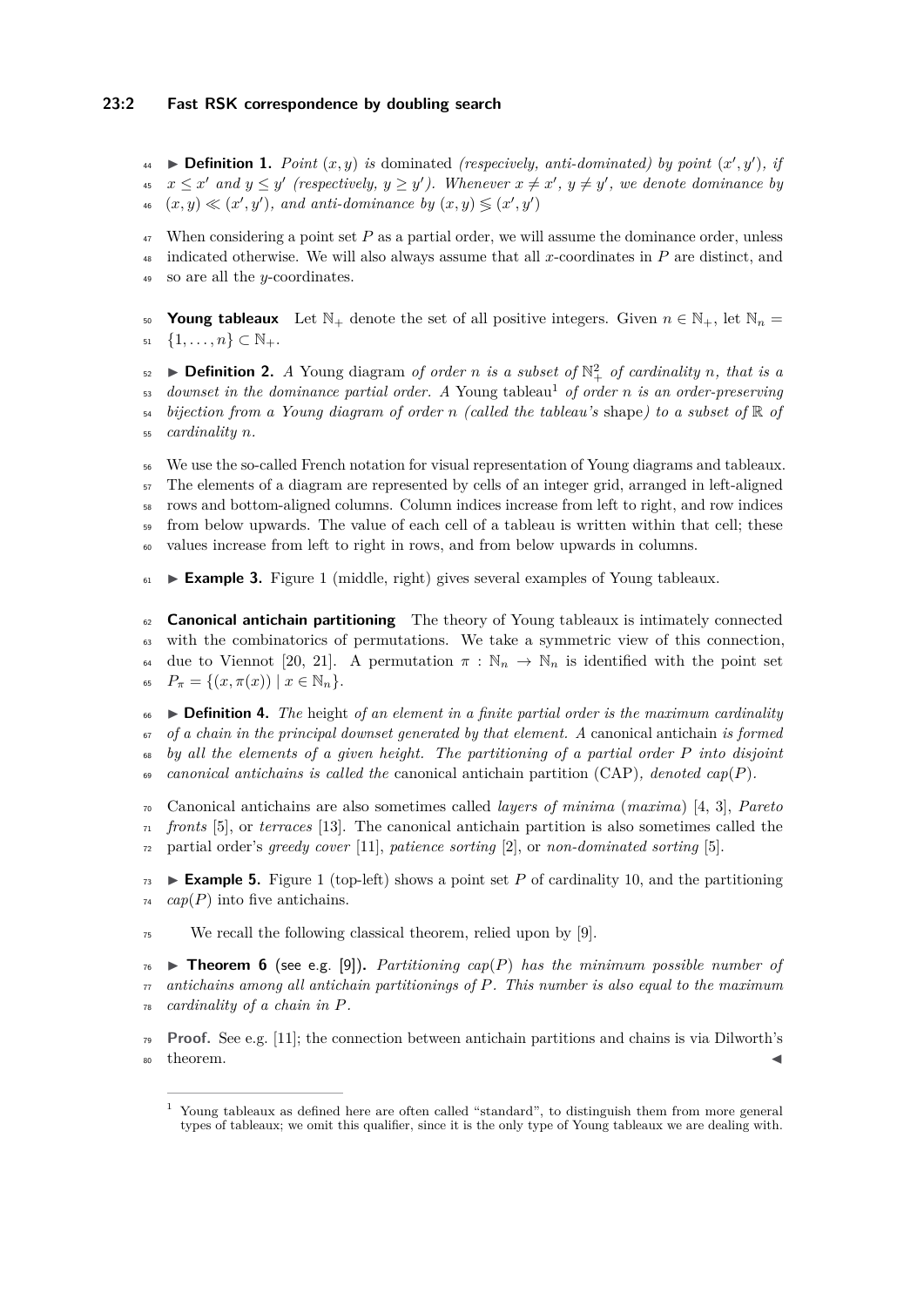$\mathbb{R}$ <sub>81</sub> The problem of finding the cardinality of  $cap(P)$  is equivalent to the problem of finding the <sup>82</sup> length of a longest increasing subsequence (LIS) in a corresponding permutation. The LIS <sup>83</sup> problem has a long history, going back to Erdös and Szekeres [\[8\]](#page-8-7) and Robinson [\[14\]](#page-8-8). Based 84 on their ideas, a classical LIS algorithm running in time  $O(n \log n)$  was made explicit by <sup>85</sup> Knuth [\[12\]](#page-8-9), Fredman [\[10\]](#page-8-10) and Dijkstra [\[6\]](#page-7-5).

86 **Definition 7.** Let  $A = \{(x_1, y_1) \leq (x_2, y_2) \leq \ldots \leq (x_r, y_r)\}$  be an antichain of cardinality  $\mathbf{B}$ <sup>*r*</sup>. Values  $x_1$  and  $y_r$  will be called respectively the head and the tail of A. The skeleton of A  $s_{\mathbb{R}}$  *is the antichain*  $sk(A) = \{(x_2, y_1) \leqslant (x_3, y_2) \leqslant \ldots \leqslant (x_r, y_{r-1})\}$  of cardinality  $r-1$ *. Given a point set P, the* skeleton *of P is the point set*  $sk(P) = \bigcup_{A \in cap(P)} sk(A)$ *.* 

 **The RSK correspondence** The Robinson–Schensted–Knuth (RSK) correspondence, dis- covered independently by Robinson [\[14\]](#page-8-8) and Schensted [\[17\]](#page-8-11) (see also Romik [\[16\]](#page-8-1)), is a bijection between permutations of a given order and pairs of Young tableaux of the same order and identical shape. The two tableaux in the pair will be called the *head* and the *tail* tableaux (such a terminology is chosen for its symmetry and consistency with the rest of our exposition, whereas the traditional terminology calls them the *recording* and the *insertion* tableaux).

<span id="page-2-1"></span>I **Definition 8.** *Let P be a set of points. The* RSK image[2](#page-2-0) <sup>96</sup> *of P is a pair of Young tableaux*  $\mathcal{F}$ <sub>97</sub>  $rsk(P) = (H, T)$ , defined recursively as follows. The initial row in H (respectively, T) is <sup>98</sup> *formed by the heads (respectively, the tails) of the antichains in cap*(*P*)*. The remaining rows* 99 *of*  $H$ *,*  $T$  *are formed as*  $rsk(sk(P))$ *.* 

100 **Example 9.** Figure [1](#page-5-0) (top) shows the construction of the initial rows in tableaux  $H$  (top) <sup>101</sup> middle) and *T* (top right) from a set of points  $P \subseteq \mathbb{N}_{10}^2$  (top left). Figure [1](#page-5-0) (middle, bottom) <sup>102</sup> shows the recursive construction of the remaining rows in the tableaux *H*, *T*.

103 **Definition 10.** Let P be a set of points. The transpose of P is the point set obtained by  $i<sup>104</sup>$  *exchanging the x*- and *y*-coordinates of each point:  $P^* = \{(y, x) | (x, y) \in P\}$ . The *x*-reversal <sup>105</sup> *(respectively, y*-reversal*) of P is the point set obtained by negating the first (respectively, the*  $\{106 \text{ second} \}$  coordinate:  $P^{\mp} = \{(-x, y) \mid (x, y) \in P\}, P^{\pm} = \{(x, -y) \mid (x, y) \in P\}.$ 

**□ Dbservation 11.** *Let*  $π$  *be a permutation. We have*  $P^*_{π} = P_{π^{-1}}$ *.* 

<span id="page-2-2"></span>**■ • Proposition 12.** Let *P* be a set of points,  $rsk(P) = (H, T)$ . We have (i)  $rsk(P<sup>*</sup>) = (T, H)$ ,  $\mathcal{L}^{109}$  (ii)  $rsk(P^{\pm}) = (H, T'),$  (iii)  $rsk(P^{\mp}) = (H', T),$  where  $H', T'$  are some Young diagrams.

<sup>110</sup> **Proof.** Statement (i) is obvious by symmetry.

111 Let us establish statement (iii). Let  $(x_0, y_0)$  be the point with the least *y*-coordinate in  $s_k(P)$ , so  $y_0$  is the tail of the least-height antichain in  $sk(P)$ . Let A be an antichain in P 113 such that  $(x_0, y_0) \in sk(A)$ . Then, there is a pair of points  $(x, y_0) \leq (x_0, y)$  in *A*. The subset <sup>114</sup> of *P* with *y*-coordinate less than  $y_0$  must consist of a single chain including point  $(x_0, y)$ 115 (otherwise, there would be two points with *y*-coordinate less than  $y_0$  on some antichain *B* of 116 *P*, and then  $sk(B)$  would contain a point of  $sk(P)$  with *y*-coordinate less than  $y_0$ ). Consider <sup>117</sup> the points corresponding to this chain in  $P^{\mp}$ , with *x*-coordinates negated. These points, <sup>118</sup> including point  $(-x_0, y)$ , form a subset of the least height antichain in  $P^{\mp}$ . Point  $(-x, y_0)$ 

<span id="page-2-0"></span><sup>2</sup> The terms "RSK correspondence", "RSK image" as defined here are often called just "Robinson– Schensted", reserving the name "RSK" for a more general type of combinatorial bijection. Since this is an algorithmic study, we use the term RSK throughout, in order to highlight the contribution of Donald Knuth to the development of RSK algorithms.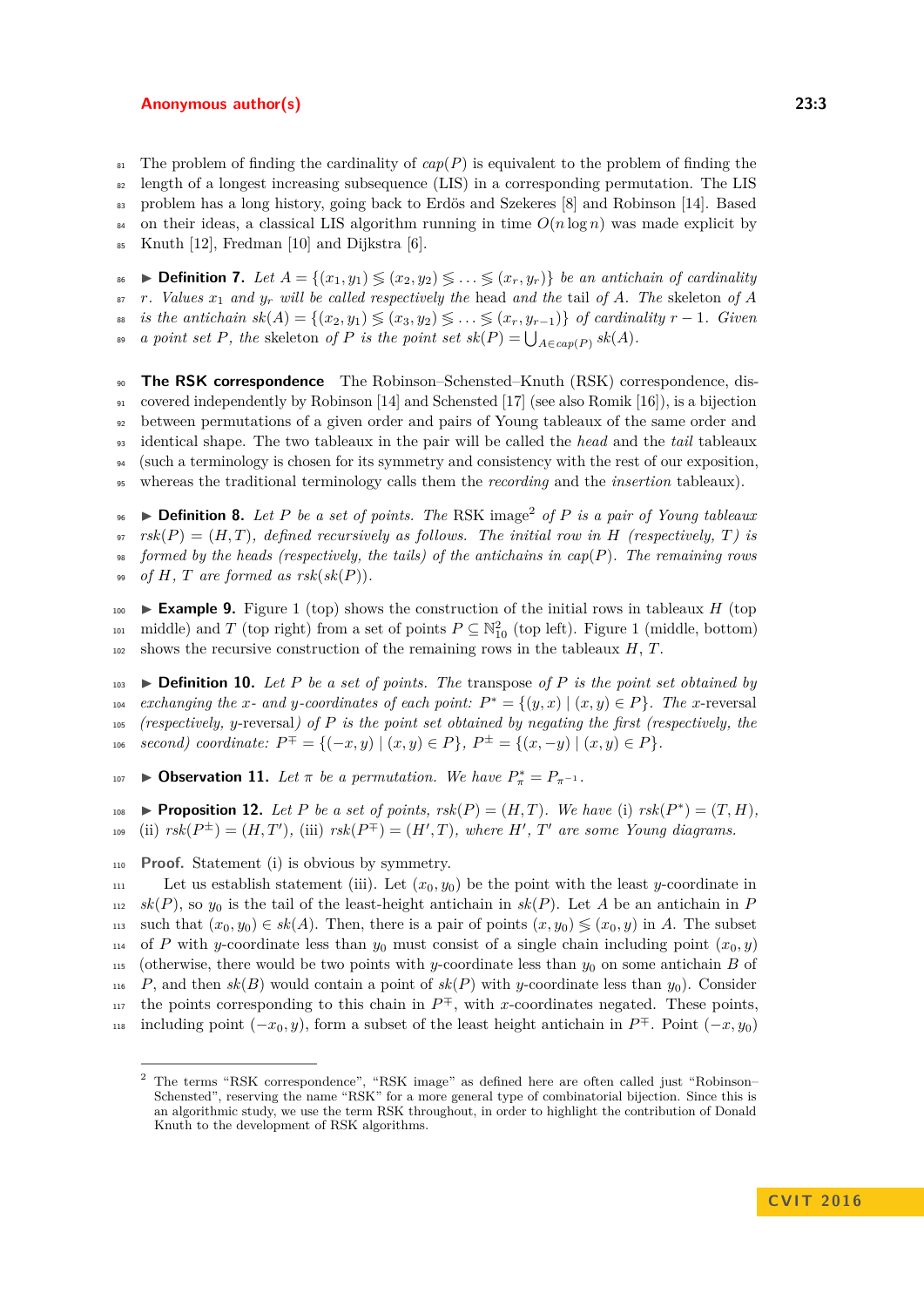<span id="page-3-0"></span>**Table 1** Standard RSK

```
1: procedure RSK(P) \triangleright given point set P sorted by x-coordinate, returns rsk(P)2: H_1 \leftarrow \emptyset; T_1 \leftarrow \emptyset \triangleright initialise variables for initial rows of H, T
3: S \leftarrow \emptyset \triangleright initialise variable for sk(P)4: while P \neq \emptyset do
5: (x, y) \leftarrow point in P with least x-coordinate
 6: y' \leftarrow least value in T_1 greater than y; +\infty if none exists \longrightarrow binary search
 7: if y' = +\infty then
8: append x to H_1; append y to T_1 \triangleright start new antichain
9: else
10: replace y' by y in T_1; append (x, y')\triangleright extend antichain
11: remove (x, y) from P
12: (H_+, T_+) \leftarrow \text{RSK}(S) \triangleright recursive call
13: H ← tableau with initial row H_1 and remaining rows H_+14: T \leftarrow tableau with initial row T_1 and remaining rows T_+15: return (H, T) \triangleright rsk(P) = (H, T)
```
must belong to the second-least height antichain in  $P^{\pm}$ , and must be the  $\leq$ -minimal point on that antichain. Therefore,  $y_0$  is the tail of the second-least height antichain in  $P^{\mp}$ .

121 We have established that the tail of the least height antichain in  $sk(P)$  is equal to the tail of the second-least height antichain in  $P^{\pm}$ . Now (iii) follows by (i) and the recursive  $123$  construction of Definition [8,](#page-2-1) and (ii) follows from (iii) by symmetry.

<sup>124</sup> **Multichains** The following definition and proposition are not essential for this paper. <sup>125</sup> However, we include them for highlighting the connection with [\[9\]](#page-8-2).

126 **Definition 13.** Let P be a set of points. A k-chain is a subset of P that can be represented <sup>127</sup> *as a union of k chains.*

**128 Proposition 14** ([\[9\]](#page-8-2)). Let P be a set of points. The maximum cardinality of a *k*-chain in  $P$  *is equal to the number of cells in the initial k rows of*  $rsk(P)$ *.* 

## <sup>130</sup> **3 RSK algorithms**

<sup>131</sup> **Standard RSK algorithm** The classical definition of the RSK correspondence leads directly <sup>132</sup> to an algorithm for computing the RSK image of a given point set.

Given a point set P, the pair of tableaux  $rsk(P) = (H, T)$  are constructed by rows. To 134 obtain the initial rows of  $H, T$ , the points in  $P$  are scanned in order of increasing *x*-coordinate. For the subset  $P'$  of points seen so far, we maintain the partitioning  $cap(P')$ ; in particular, <sup>136</sup> the heads and the tails of antichains in that partitioning are kept in sorted order. We also  $\mu_{137}$  maintain the skeleton  $sk(P')$  in order of increasing *x*-coordinate. When the scan of *P* is 138 complete, the heads (respectively, tails) of antichains in  $cap(P)$  become the initial row of 139 tableau *H* (respectively, *T*) in *rsk*(*P*). To obtain the remaining rows of  $rsk(P)$ , we repeat 140 the above procedure on point set  $sk(P)$ . Table [1](#page-3-0) gives the algorithm's pseudocode.

 $_{141}$  **Example [1](#page-5-0)5.** Figure 1 shows the execution of the standard RSK algorithm in three <sup>142</sup> successive iterations: the point set at the beginning of each iteration and its CAP (left), and 143 the state of the tableaux  $H$  and  $T$  at the end of the respective iteration (middle, right).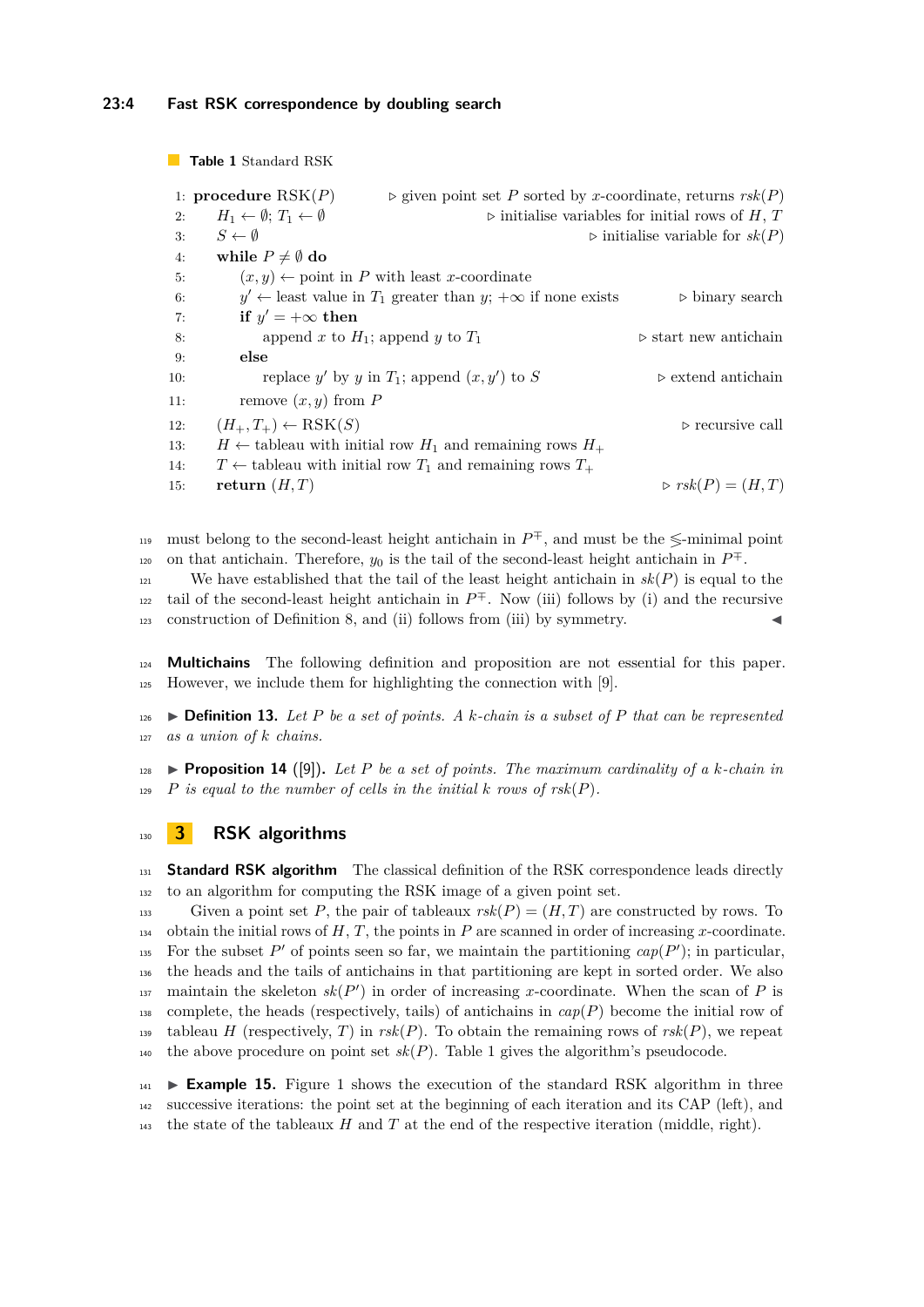<sup>144</sup> The computation of the initial row in the standard RSK algorithm (before the recursive <sup>145</sup> call in line 13 of Table [1\)](#page-3-0) is essentially identical to the classical algorithm for the LIS problem  $146$  [\[12,](#page-8-9) [10,](#page-8-10) [6\]](#page-7-5). The processing of each of *n* points in set *P* is done be binary search, therefore <sup>147</sup> the whole initial row is obtained in time  $O(n \log n)$ . In total, there are at most *n* rows in  $rsk(P)$ , therefore the overall time is  $n \cdot O(n \log n) = O(n^2 \log n)$ .

<sup>149</sup> Romik [\[15\]](#page-8-12) analysed the average-case running time of the standard RSK algorithm on <sup>150</sup> a uniformly random permutation (in this case, the shape of diagrams *H*, *T* follows the *Plancherel* distribution). The average-case running time in this setting is  $O(n^{3/2} \log n)$ .

<sup>152</sup> **Symmetric RSK algorithm** Felsner and Wernisch [\[9\]](#page-8-2) proposed a more efficient, symmetric <sup>153</sup> version of the RSK algorithm. Their algorithm was described in the language of *k*-chains. <sup>154</sup> In particular, they gave two algorithms for computing maximum *k*-chains (and, by sym-155 metry, also *k*-antichains) of a planar point set: one with running time  $O(kn \log n)$ , another <sup>156</sup> *O*( $(n^2/k)$ log *n*). By running both algorithms simultaneously, maximum *k*-chains can be <sup>157</sup> obtained in time  $O(n^{3/2} \log n)$  for all *k*.

<sup>158</sup> Here, we give a simpler, more direct description of this algorithm as an extension of the <sup>159</sup> standard RSK algorithm. The main idea of the symmetric RSK algorithm is to construct the 160 pair of tableaux  $rsk(P) = (H, T)$  simultaneously by rows and by columns. The successive  $_{161}$  rows of tableaux *H*, *T* are constructed as in the standard RSK algorithm. At the same time,  $162$  the successive columns in tableau *H* (respectively, *T*) are obtained by running the standard <sup>163</sup> RSK algorithm on point set  $P^{\pm}$  (respectively,  $P^{\mp}$ ). The correctness of the symmetric RSK <sup>164</sup> algorithm follows from Proposition [12.](#page-2-2)

 There is clearly some redundancy in running the standard algorithm three times on <sup>166</sup> point sets  $P, P^{\pm}, P^{\mp}$ . However, this constant-factor redundancy allows one to reduce the overall asymptotic running time. Notice that after the first iteration of each of the three runs, we have obtained the union of the initial row and initial column in each of *H* and *T*; this union is called the initial *principal hook* of the respective tableau. Likewise, after the second iteration, we obtain the second principal hook of both *H* and *T* (i.e. the union of the second row and column, minus the initial principal hook). Crucially, while the number of both rows and columns in a Young tableau of order *n* can be as high as *n*, the number of its <sup>173</sup> principal hooks is always at most  $n^{1/2}$ . Thus, the algorithm can be terminated after at most  $\vert n^{1/2} \vert$  iterations made by each of the three simulaneous runs on *P*,  $P^{\pm}$ ,  $P^{\mp}$ . The worst-case <sup>175</sup> running time of the symmetric RSK algorithm is  $n^{1/2} \cdot O(n \log n) = O(n^{3/2} \log n)$ .

 $_{176}$  **Example 16.** Figure [2](#page-5-1) shows the execution of the symmetric RSK algorithm on the same input point set as in Figure [1](#page-5-0) (only the computation of tableau *T* on point sets  $P, P^{\pm}$  is <sup>178</sup> shown explicitly, while the symmetric computation of tableau *H* on point sets *P*,  $P^{\pm}$  is 179 omitted.) Compared to the three iterations of the standard algorithm in Figure [1,](#page-5-0) now only <sup>180</sup> two iterations are required.

## <sup>181</sup> **4 Speeding up RSK by doubling search**

 **Doubling search** The *doubling search* technique (also called *exponential search*) was intro- duced by Bentley and Yao [\[1\]](#page-7-0), and represents a hybrid between linear and binary search. Doubling search is guaranteed to be as fast asymptotically as each of the binary and the linear search alone, even for a non-uniform distribution of the target index, skewed towards an end of the array being searched.

<sup>187</sup> We describe doubling search with the starting point at the upper end of the array, in <sup>188</sup> order to be consistent with its intended application as a subroutine for RSK. Given an array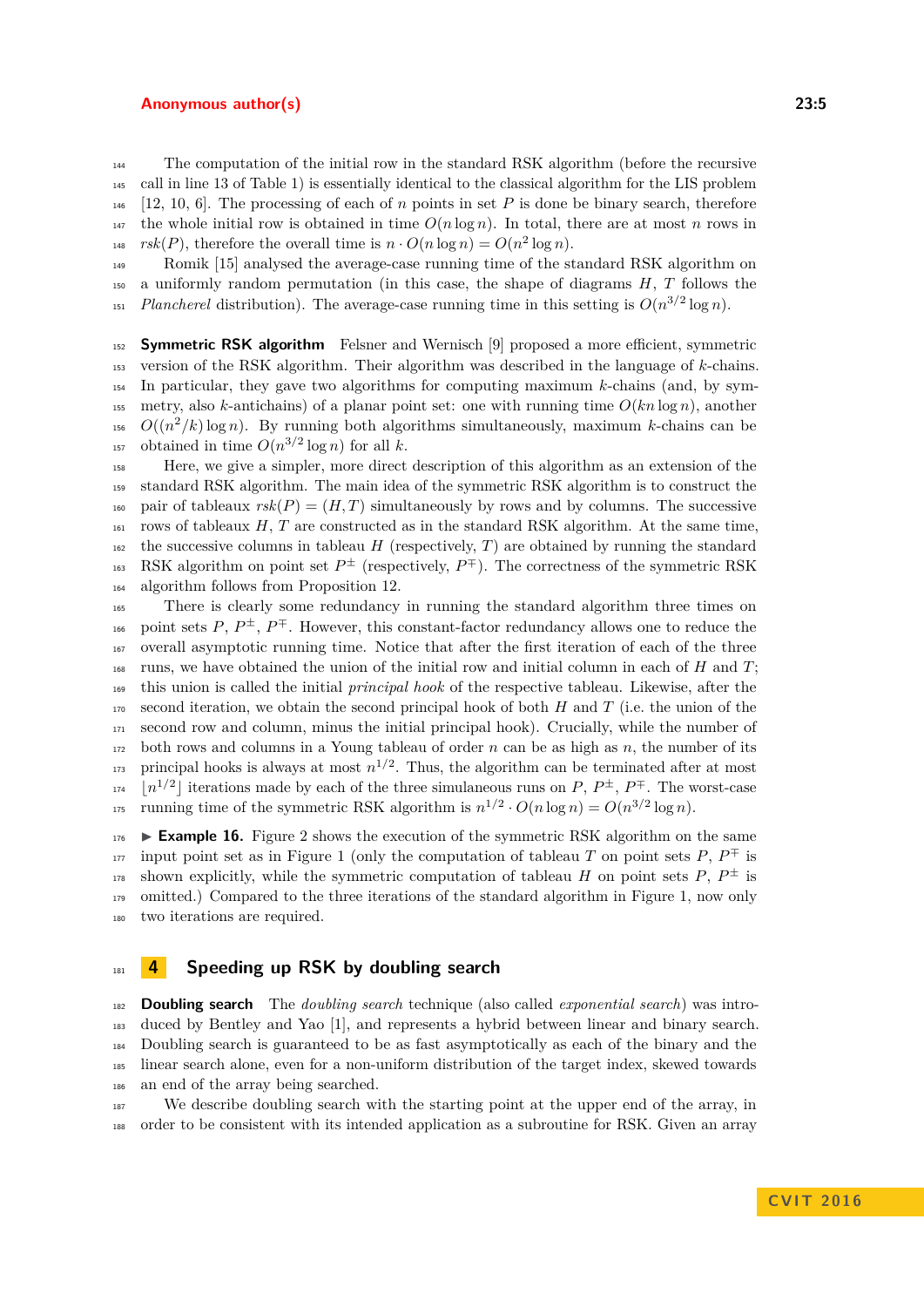<span id="page-5-0"></span>

**Figure 1** The standard RSK algorithm: running on *P*, returning tableaux *H*, *T*

<span id="page-5-1"></span>

**Figure 2** The symmetric RSK algorithm: shown running on  $P$ ,  $P^{\mp}$  only, returning *T*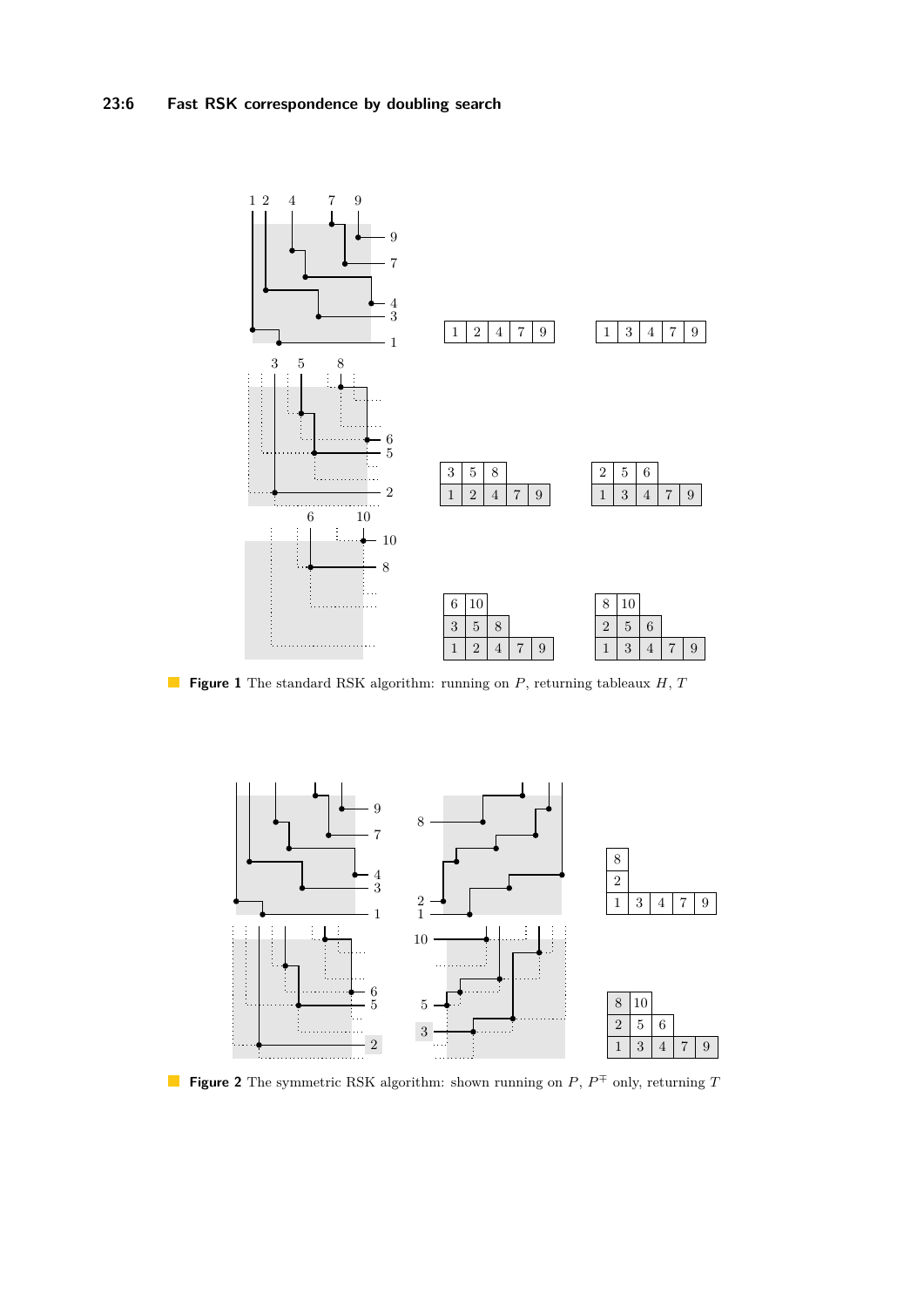<span id="page-6-0"></span>**Table 2** Doubling search

- 1: **procedure** DSEARCH $(a, q)$   $\rightarrow$  given sorted array *a* and *q*, returns index for *q* in *a*
- 2: **if**  $a_s < q$  then return 0
- 3:  $t \leftarrow 1$
- 4: **while**  $a_{s-t} > q$  **do**  $t \leftarrow 2t$  ...  $\triangleright$  doubling phase 5: **return** index *k* in  $\{1, \ldots, t\}$ , such that  $a_{s-k} < q < a_{s-k+1}$   $\triangleright$  binary search

 $a_i, 1 \leq i \leq s$ , and a value *q* distinct from all  $a_i$ , we consider the problem of finding the 190 greatest value in *a* less than *q*, that is index  $k \geq 0$  such that  $a_{s-k} < q < a_{s-k+1}$ . We assume 191  $a_i = -\infty$  for  $i \leq 0$ , and  $a_{s+1} = +\infty$ .

192 The search begins at the upper end of the array, comparing q against  $a_s$ . If  $a_s < q$ , we <sup>193</sup> have found  $k = 0$ . Otherwise, the search continues in two phases. In the *doubling phase*, we 194 compare *q* against  $a_{s-1}$ ,  $a_{s-2}$ ,  $a_{s-4}$ ,  $a_{s-8}$ , ..., until we find a subtrahend *t* that is the least 195 power of 2 such that  $a_{s-t} < q$ . This phase takes  $|\log k| + 1$  comparisons.

196 We now know that  $k \in \{1, \ldots, t\}$ , and move on to the *binary search phase*. In this phase, 197 we find the exact value of k in this range by binary search, taking at most  $|\log t| \leq |\log k| + 1$ 198 comparisons. Overall, the doubling search algorithm takes at most  $2|\log k| + 3$  comparisons. <sup>199</sup> Table [2](#page-6-0) shows the pseudocode for the doubling search algorithm.

<sup>200</sup> **Symmetric RSK with doubling search** We now present a simple improvement to the <sup>201</sup> symmetric RSK algorithm, replacing binary search within each iteration by doubling search. <sup>202</sup> Consider a specific value *x* for a point's *x*-coordinate, as the RSK algorithm iterates on 203 *P*,  $sk(P)$ ,  $sk(sk(P))$ , etc. These iterations form respectively row 1, 2, 3, ... of diagrams <sup>204</sup> *H*, *T*. Let  $l_r$  denote the length of row *r* before a point with coordinate *x* is processed <sup>205</sup> for that row. Let  $b_r$  denote the insertion index in row r of a point with coordinate x 206 (as per lines 8 or 10 of Table [1\)](#page-3-0);  $b_r$  is undefined if no point with coordinate x is left in 207 iteration *r* (that is, in the  $r-1$ -th skeleton of *P*). Let the *displacement interval* in row *r* 208 be  ${b_r, b_r + 1, \ldots, \min(l_r, b_{r-1} - 1)}$ , where  $b_{-1} = +\infty$ . We denote this interval's length by  $v_{1}$   $d_r = \min(l_r + 1, b_{r-1}) - b_r$ ; in particular,  $d_r = 0$  if  $b_r = b_{r-1}$ . We also define  $d_r = 0$  if  $b_r$  is <sup>210</sup> undefined due to no point with coordinate *x* being left in iteration *r*.

<span id="page-6-1"></span><sup>211</sup>  $\blacktriangleright$  **Theorem 17.** *The symmetric RSK algorithm with doubling search solves the RSK corres-* $_{212}$  pondence problem in worst-case time  $O(n^{3/2})$ .

<sup>213</sup> **Proof.** Without loss of generality, assume that *n* is a perfect square (otherwise, the input can be extended by extra points with a suitably high *y*-value). Let  $m = n^{1/2}$ .

 For a fixed *x*-coordinate, consider the displacement interval in a given row *r*. The rectangle 216 of tableau cells below and including this interval consists of  $r d_r$  cells. All these rectangles for different values of *r* are pairwise disjoint. The symmetric RSK algorithm terminates after processing at most *m* rows. The total number of cells in the rectangles defined by the displacement intervals in these rows is obviously at most *n*:

$$
\sum_{221}^{220} r d_r \leq n
$$

222 While searching for an insertion index of a point with coordinate x into row r, doubling 223 search makes at most  $\left|2\log d_r\right| + 3$  comparisons. For the total number of comparisons made <sup>224</sup> for the given *x*-coordinate, we have by the arithmetic-geometric mean inequality and the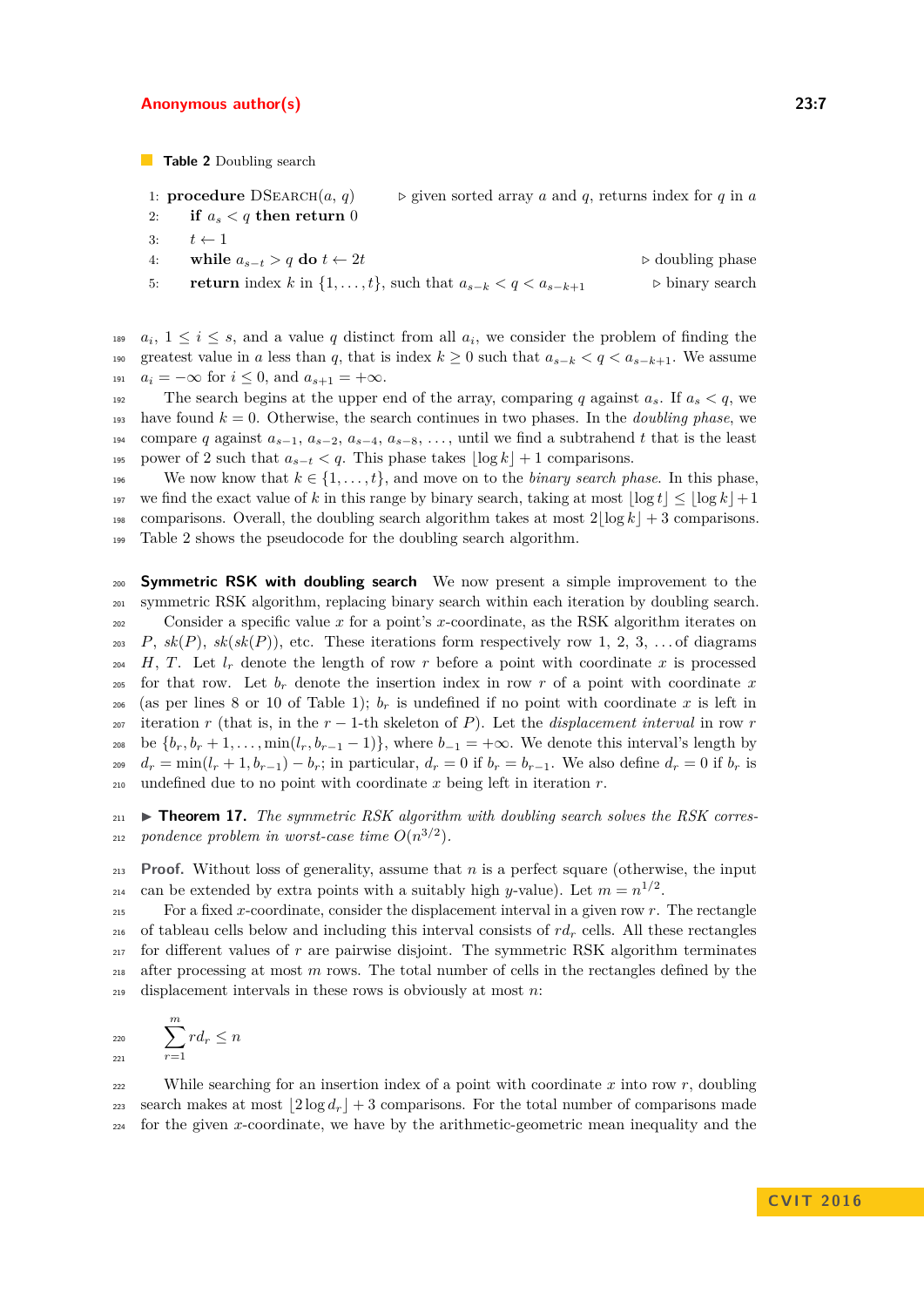### **23:8 Fast RSK correspondence by doubling search**

<sup>225</sup> Stirling lower bound on the factorial (cancelling the rounding down of the logarithms, and comitting the constant factor 2 and the additive term  $\sum_{r=1}^{m} 3 = O(m)$ :

$$
\sum_{r=1}^{m} \log d_r = \sum_{r=1}^{m} \log \frac{r d_r}{r} = \log \prod_{r=1}^{m} \frac{r d_r}{r} = \log \left( \frac{1}{m!} \prod_{r=1}^{m} r d_r \right) \le
$$
  

$$
\log \left( \frac{1}{m!} \left( \frac{1}{m} \sum_{r=1}^{m} r d_r \right)^m \right) \le \log \frac{(n/m)^m}{m!} = \log \frac{m^m}{m!} \le \log \frac{m^m}{(m/e)^m} = m \log e = O(m)
$$

229

230 There are *n* different *x*-coordinates to consider, therefore the algorithm makes  $n \cdot O(m)$  $O(n^{3/2})$  comparisons in total.

## <sup>232</sup> **5 Conclusion**

 We have given a simple, direct description of the symmetric RSK algorithm by Felsner and Wernisch [\[9\]](#page-8-2). We have shown how the default binary search in this algorithm can be replaced by doubling search, improving the asymptotic running time from  $O(n^{3/2} \log n)$  to  $O(n^{3/2})$ . It should also be noted that the (worst-case) running time of our algorithm is lower than the average-case running time of the standard (or the symmetric) RSK algorithm on uniformly random permutations, as analysed by Romik [\[15\]](#page-8-12). Our result implies a similar improvement for the *k*-chain problem for arbitrary *k*.

<sup>240</sup> A natural lower bound on the running time of RSK correspondence is provided by the <sup>241</sup> LIS problem, which is a subproblem for RSK, and requires  $\Omega(n \log n)$  comparisons in the <sup>242</sup> comparison model [\[10\]](#page-8-10). Thus, there remains a substantial gap between the known upper and <sup>243</sup> lower bounds for the asymptotic complexity of the RSK correspondence.

 Apart from potential improvements in the algorithm or the lower bound, there is scope for future work in extending the algorithm for more general versions of the RSK correspond- ence, e.g. that between positive integer matrices and semistandard Young tableaux. An experimental confirmation of the efficiency of our algorithm also remains an endeavor for future work; this is a non-trivial task, since most existing experiments with RSK, e.g. those by Vasilyev and Duzhin [\[7,](#page-7-6) [19\]](#page-8-13), concentrate on either Plancherel-random Young diagrams, or on Young diagrams with (near-)maximum dimensions; such a diagram shape seems to be far away from the worst-case shape suggested by the proof of Theorem [17.](#page-6-1)

#### <sup>252</sup> **References**

<span id="page-7-0"></span><sup>253</sup> **1** Jon Louis Bentley and Andrew Chi-Chih Yao. An almost optimal algorithm for unbounded <sup>254</sup> searching. *Information Processing Letters*, 5(3):82–87, 1976. <sup>255</sup> **2** Sergei Bespamyatnikh and Michael Segal. Enumerating longest increasing subsequences and

<span id="page-7-4"></span><sup>256</sup> patience sorting. *Information Processing Letters*, 76:7–11, 2000.

<span id="page-7-2"></span><sup>257</sup> **3** Henrik Blunck and Jan Vahrenhold. In-Place Algorithms for Computing (Layers of) Maxima. <sup>258</sup> *Algorithmica*, 57:1–21, 2010.

<span id="page-7-1"></span><sup>259</sup> **4** Adam L. Buchsbaum and Michael T. Goodrich. Three-Dimensional Layers of Maxima. <sup>260</sup> *Algorithmica*, 39:275–286, 2004.

<span id="page-7-3"></span><sup>&</sup>lt;sup>261</sup> **5** Jeff Calder, Selim Esedoglu, and Alfred O. Hero. A PDE-based Approach to Nondominated <sup>262</sup> Sorting. *SIAM Journal on Numerical Analysis*, 53:82–104, jan 2015.

<span id="page-7-5"></span><sup>263</sup> **6** E W Dijkstra. Some beautiful arguments using mathematical induction. *Acta Informatica*,  $13(1):1-8$ , 1980.

<span id="page-7-6"></span><sup>265</sup> **7** V. S. Duzhin and N. N. Vasilyev. Asymptotic behavior of normalized dimensions of standard and <sup>266</sup> strict Young diagrams: growth and oscillations. *Journal of Knot Theory and Its Ramifications*,  $25(12):1642002, 2016.$